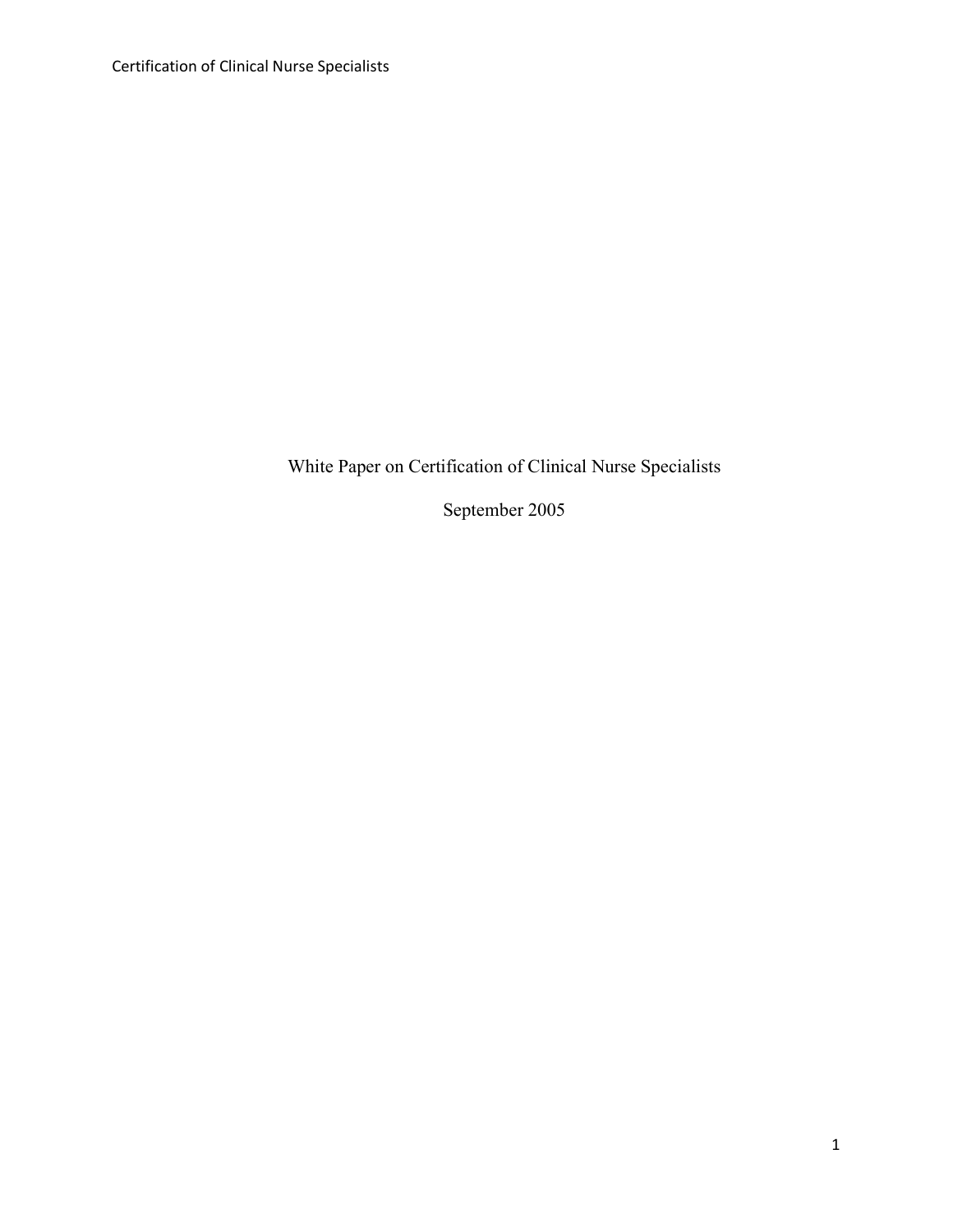### **Introduction**

The National Association of Clinical Nurse Specialists (NACNS) supports the masters or doctoral degree in nursing focused on Clinical Nurse Specialist (CNS) core knowledge and competencies as the only required credential for entry to practice as a CNS. NACNS supports validation of core knowledge, specialty knowledge, and attainment of CNS competencies. Verification of both core and specialty knowledge and competencies is the responsibility of professional organizations (ANA, 2003; ANA, 2004). Professional organizations validate specialty knowledge and competencies at both the generalist and advanced levels. Specialty nursing certification is an objective measure of knowledge that validates qualifications to provide specialized nursing care (ABNS, 2005).

Clinical Nurse Specialists (CNS) were the first group to be recognized as advanced practice nurses who have a unique body of knowledge and competencies based on education at the graduate level (Mick and Ackerman, 2002). This body of knowledge and subsequent competencies distinguish CNSs from the other three advanced practice groups: Nurse Practitioners, Nurse Anesthetists, and Nurse Midwives.

One of the hallmarks of CNS practice is advanced specialization within nursing. Further, the advanced specialization is a narrowing and deepening of focus of the autonomous practice of nursing as defined and protected by RN licensure in each state. A critical attribute of all CNSs, regardless of specialty, is that they possess advanced knowledge of both the basic science and the nursing science underpinning the specialty. The CNS applies that knowledge to the assessment and diagnosis of illness, defined as the subjective experience of discomfort (ANA, 2004, p. 48). Additionally, the following are examples of how CNS applies that knowledge in advanced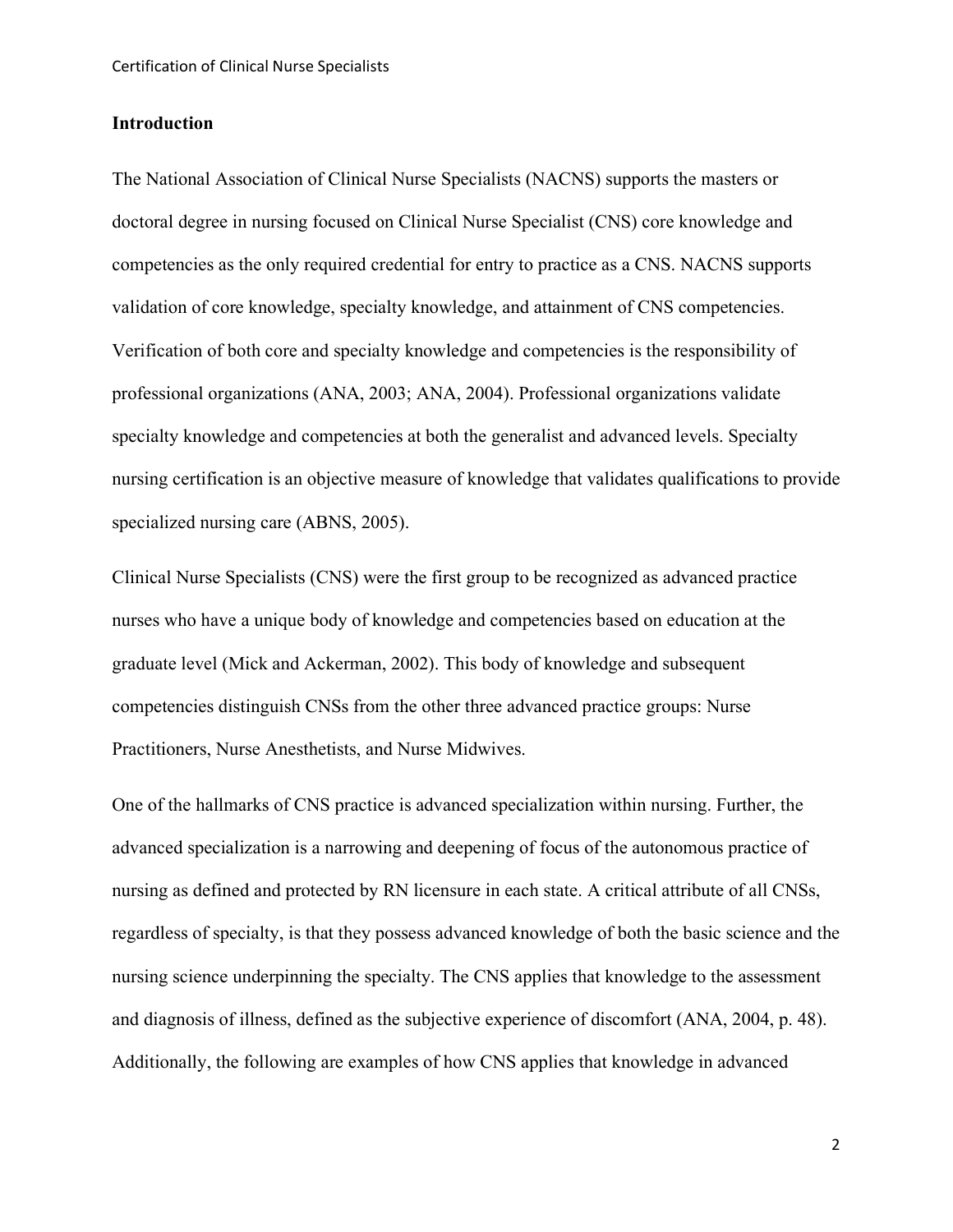practice competencies. For a full description please see the Statement on Clinical Nurse Specialist Practice and Education (2004).

Deliver, design, and test nursing interventions to prevent, lessen, or alleviate illness experiences.

- Assure patient safety.
- Improve the quality of nursing care.
- Perform systems analyses.
- Conduct cost-benefit analyses.
- Advance evidence-based nursing practice.

Traditionally, professional assessment of CNS core and/or specialty knowledge and skills has been conducted through the use of national examinations with evidence of sound psychometric properties. However, alternative mechanisms exist to create additional strategies for professional validation with equivalent psychometric soundness.

NACNS believes that verification of CNS knowledge and competencies requires three (3) multilevel indicators:

- 1. Education: The CNS must graduate from nationally accredited masters or doctoral program that provides entry-level knowledge and competencies in a specialty area of CNS practice. All CNS education programs must provide a broad-based foundation of advanced knowledge, as well as specialty knowledge.
- 2. Validation of core CNS knowledge and competencies: Core CNS knowledge and competencies are validated with a psychometrically sound and legally defensible assessment method. This may be accomplished through examination or other psychometrically sound and legally defensible assessment methods.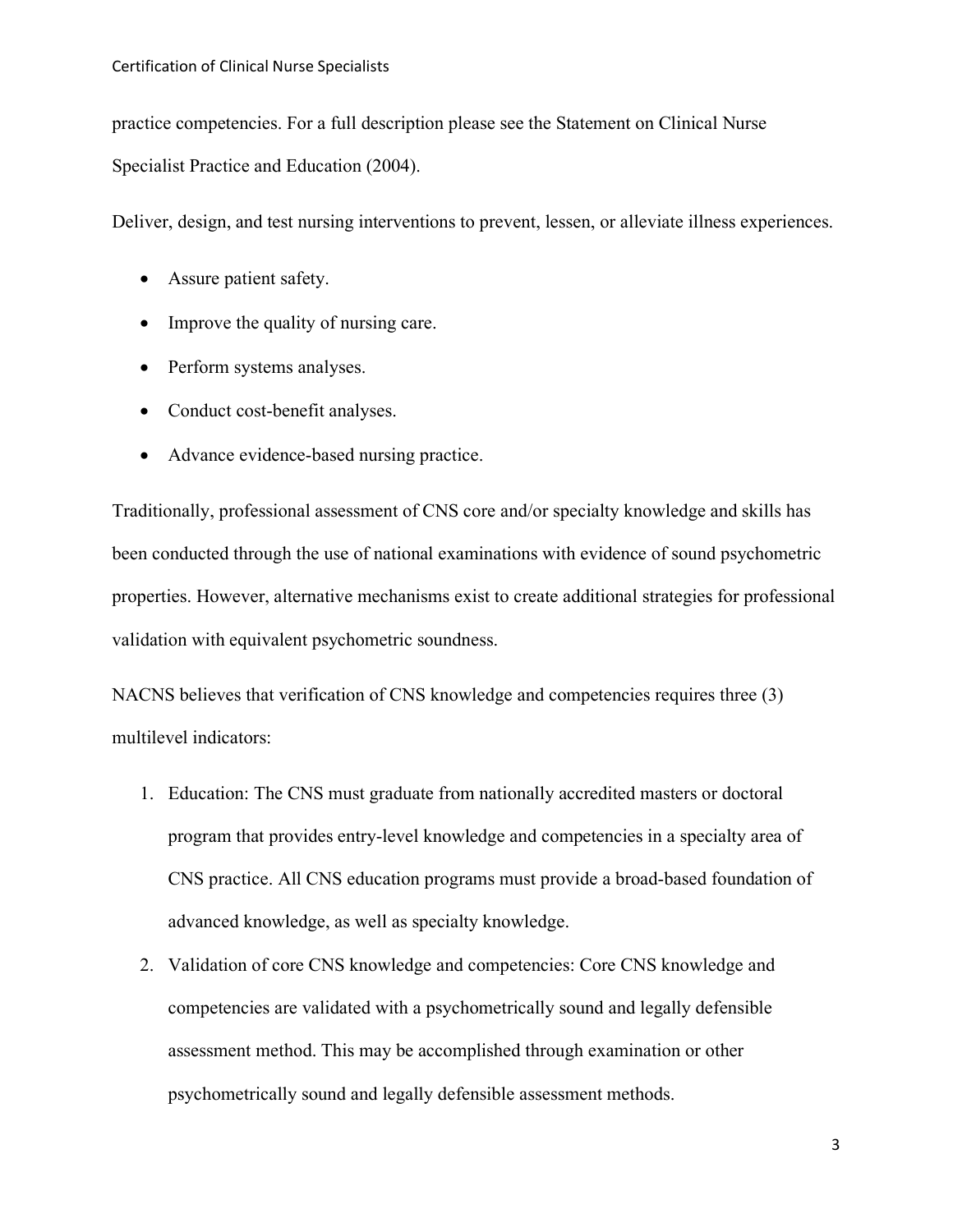3. Validation of CNS specialty practice knowledge and competencies: Validation of the additional knowledge and competencies in the specialty practice is needed. This may be accomplished through specialty examination or other psychometrically sound and legally defensible assessment methods, such as a portfolio process administered by a testing service, like ANCC, and reported to State Boards of Nursing, like current exam scores are reported (ANA/Black, 2004).

### **The NACNS Core Competency Validation Process**

There is no single, nationally accepted process for competency validation of advanced practice in nursing. Nursing organizations developing competencies have used somewhat similar processes with certain consistent elements. The consistent elements of competency validation include:

- Expert Development: Convening experts to write the competencies based on the best available information known about the role or specialty.
- First Tier Validation: Soliciting validation of the developed competencies from individuals who practice and/or teach in the role or specialty.
- Second Tier Validation: Soliciting validation of the developed competencies from other stakeholders from the larger nursing community.
- Expert Review and Editing: The experts review comments from the first and second tier validation process. Changes are made as appropriate.
- Competency Release: The competencies are published. Endorsement may be sought from other organizations.

NACNS began development of competencies for the first edition of the Statement on CNS Practice and Education (Statement) (1998) with a national call for CNS job descriptions from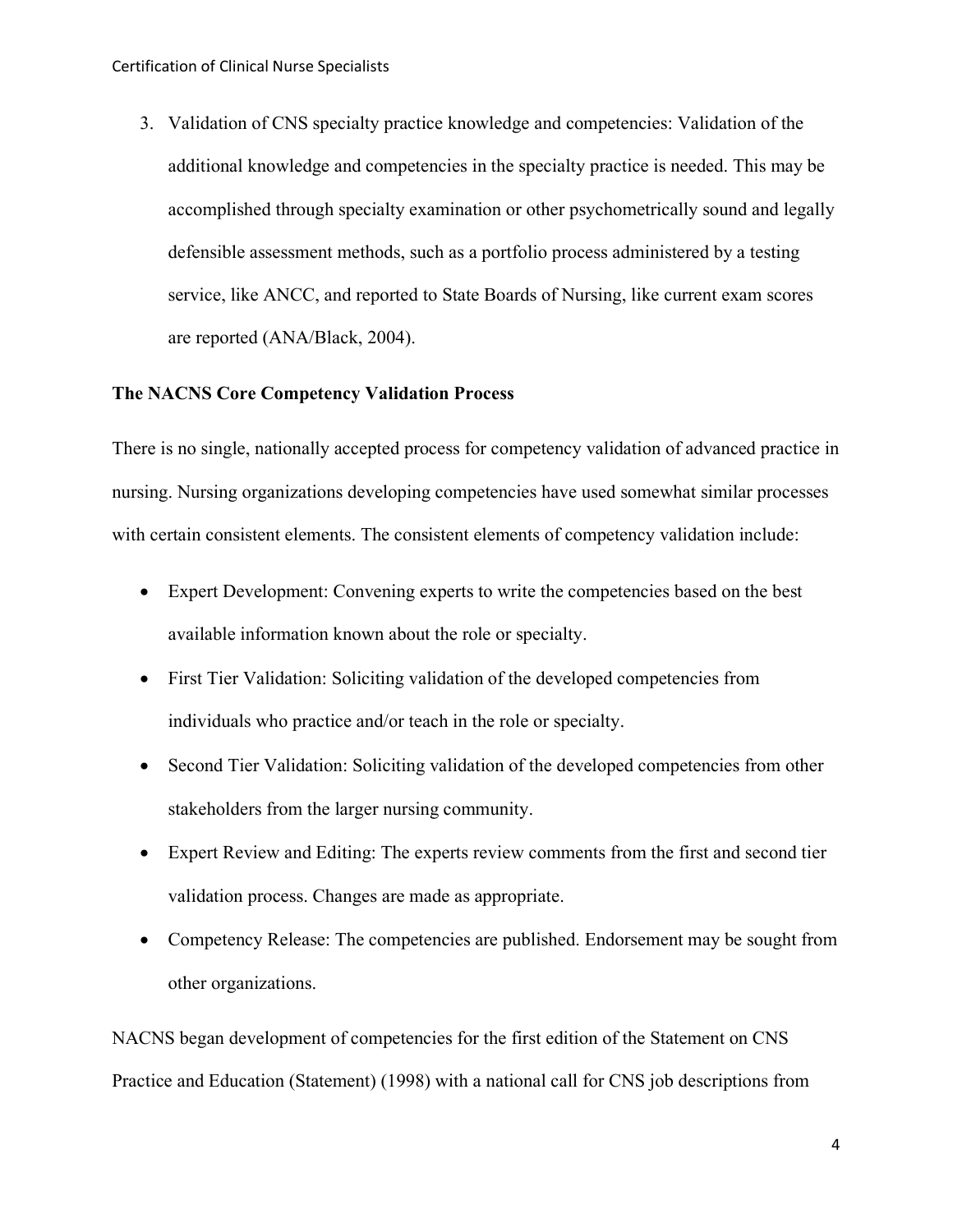members of NACNS and the American Association of Critical Care Nurses. Over 80 job descriptions from around the country were received. All geographic regions, except for Alaska and Hawaii, were represented. The job descriptions addressed a multitude of specialties, including Medical-Surgical, Critical Care, Oncology, Rehabilitation, Orthopedics, Diabetes, Pediatrics, Psychiatric/Mental Health, Pediatric Oncology, Neurology, Neurosurgery, Perioperative, Gerontology, and Women's Health. Approximately 70 of the job descriptions contained substantive information regarding CNS competencies and/or tasks for which the CNS was responsible and were used in the initial competency development.

A panel of CNS experts developed a draft of the core competencies from the job descriptions and expert knowledge of the CNS role. These experts represented practice and education, as well as diversity in specialization and geographic areas. They began by conducting a content analysis of the 70 detailed CNS job descriptions. The content analysis revealed several common tasks and a few core competencies common across the job descriptions. Literature about CNS practice was reviewed and integrated into the competency development process. The product of this work was a list of identified core competencies needed by the CNS.

First tier validation was accomplished by soliciting review and comment from a select validation panel of over 100 CNS educators and practitioners who were NACNS members. Second tier validation was accomplished through extensive external review from stakeholders, employers, and organizations. Requested reviewers for the first edition included 51 national recognized nursing leaders and 9 national nursing organizations (Appendix A). These external reviewers included national nursing leaders and CNSs in organizations representing a variety of specialties and practice settings. Reviewers were selected for their special contributions to CNS practice and education. Numerous organizations and individuals provided comments about the competencies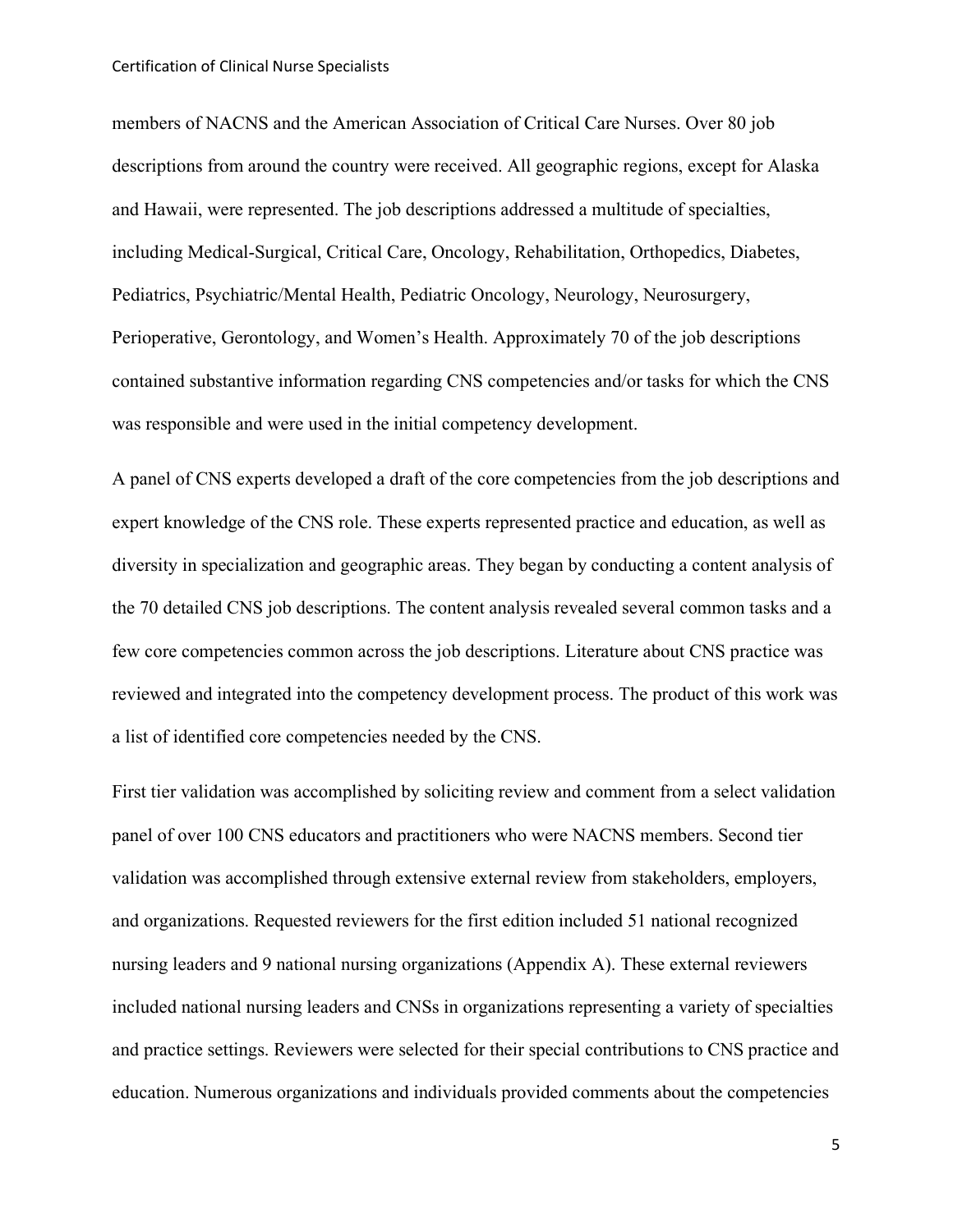as well as other content in the Statement. Appendix B includes some of the comments from reviewers who gave permission to use them. Perhaps the most significant comment came from the founder of CNS practice, Dr. Hiledgard Peplau. She said:

**"It is a superb statement, one which should favorably influence the field of graduate education and the practice of Clinical Nurse Specialists. It is a masterpiece of scholarly work – more so since it is a product of 'group think'. This publication should be printed and disseminated widely especially to all of the specialty organizations."**

The panel of CNS experts who drafted the core competencies evaluated all recommendations received about the initial draft and revised the document. The revised document was then sent out to all NACNS members for review and critique on two occasions over a 10- month period. Ongoing refinement of the Statement was a major topic of discussion at two NACNS national conferences. The panel of CNS experts then created and distributed the final document. Over 8,000 copies of the first Statement were disseminated to practicing CNSs, graduate students, schools of nursing, employers, state boards of nursing, and other national groups. Feedback was ongoing and positive about the value of the core competencies.

Practice trends, feedback from consumers, and feedback from stakeholders necessitated refinement and updating of the Statement in 2004. Similar to the ANA process of updating nursing standards, the core competencies were revalidated and modified and then updated in the second edition of the Statement (2004) to assure that contemporary CNS practice was reflected.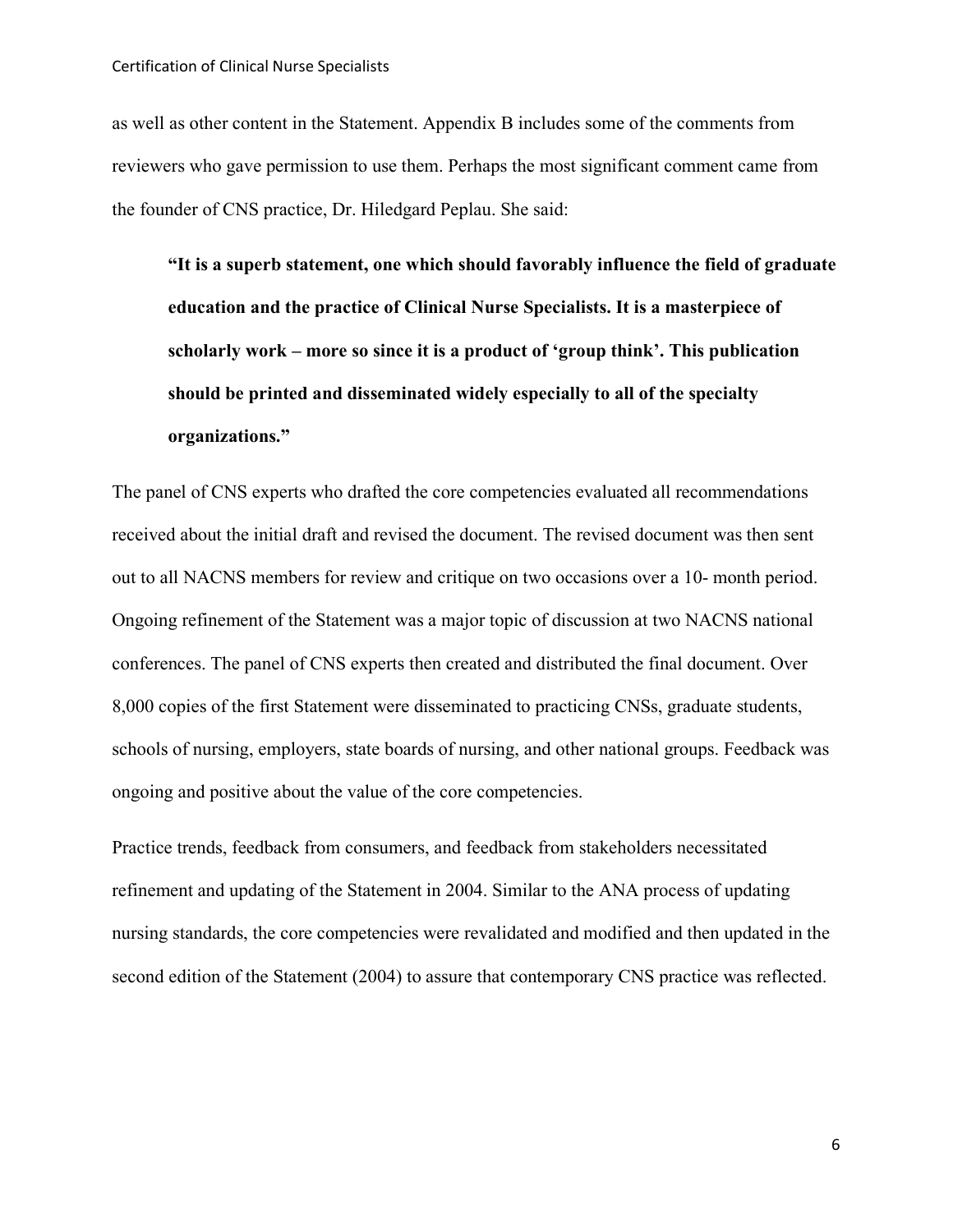"The second edition, like the first, has been extensively reviewed by practicing CNSs, CNS educators, nursing leaders, nursing organizations, and other stakeholders in nursing practice" (NACNS, 2004, p. 2).

A panel of CNS experts from the NACNS membership comprised the Statement Revision Task Force and reviewed all of the core competencies for their relevancy to CNS practice today. These experts were diverse in specialization, job settings, geographic location, and included representatives from both practice and education. In addition to the core competencies, all of the outcomes of CNS practice were critiqued for their relevancy. The NACNS Education Committee provided input and critiques on multiple drafts of sections of the second edition of the Statement, including the core competencies.

The core competencies were posted on the NACNS website for electronic web-based review during September 2003 and October 2003. NACNS announced the request for public comment through a variety of means. Internally, all members of NACNS were alerted to the need to review and comment. An announcement was posted prominently on the website to invite visitors' comments. In addition the request for comment was circulated throughout the nursing community via the Nursing Organizations Alliance and the ANA Nursing Insider.

NACNS directly requested review and comment from major national organizations via their Executive Directors on two occasions (see Appendix C), from all CNS education programs via their Deans or Program Directors, and from all State Boards of Nursing via their Executive Officers during the public comment period. The request for comment was circulated internationally via the leaders of the 2004 ICN NP/APN conference.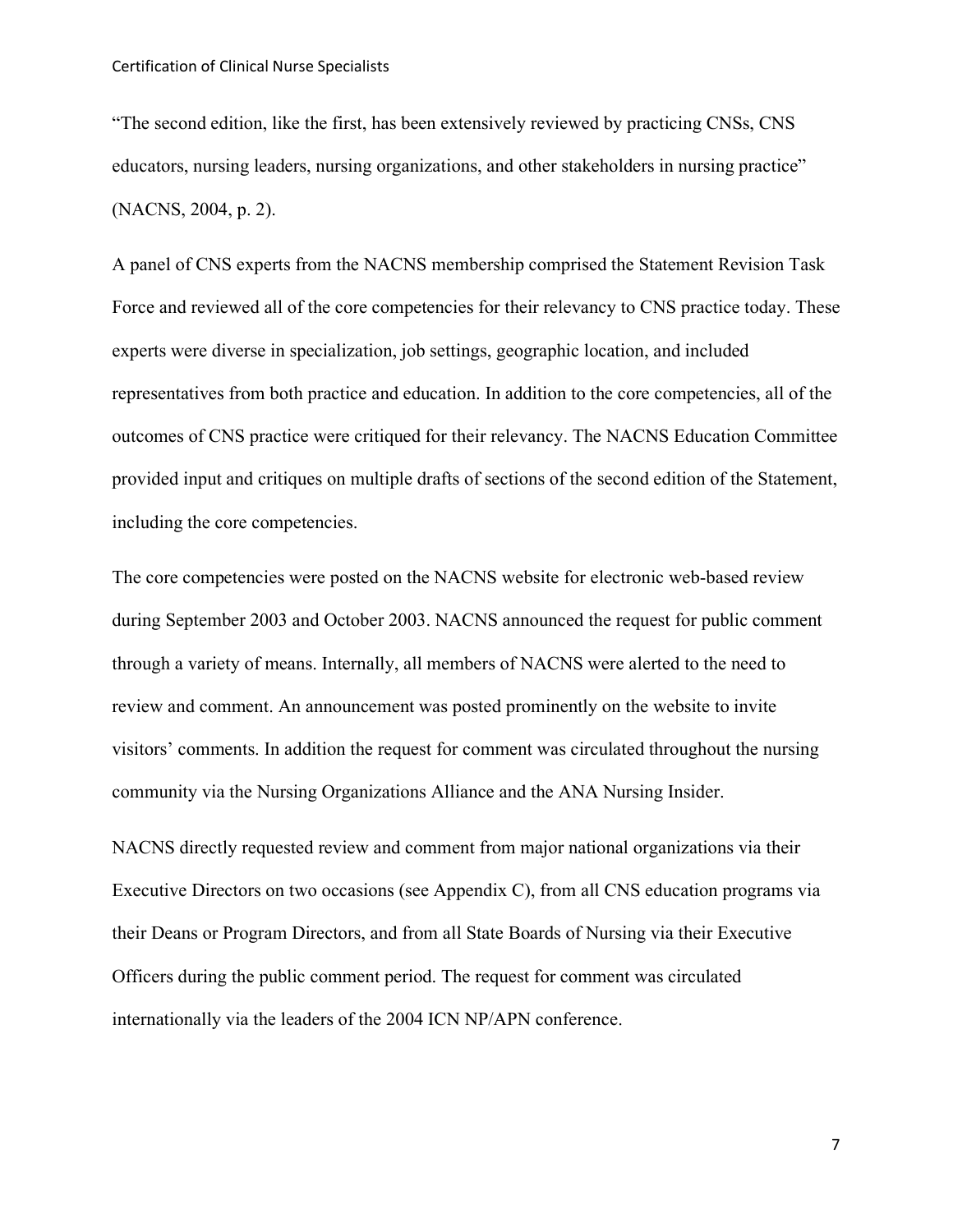Numerous organizations and individuals provided comments about the competencies as well as other content in the second edition of the Statement. NACNS did not request formal endorsement of the Statement.

The Statement Revision Task Force evaluated all recommendations and comments received and revisions were made to the document. They held several meetings to discuss the recommendations and make decisions about how to incorporate the feedback. CNS educators representing many different academic programs who attended one of two CNS Education Summits (2003; 2004) provided feedback about the usefulness of the second edition of the Statement in designing and updating CNS curricula. The NACNS Board of Directors reviewed at least two of the near final drafts and provided input. Appendix E includes one of the thoughtful critiques received from one national organization and explains how the comments were used to improve the document.

The core competencies listed in the second edition of the Statement represent basic skills needed by all CNSs regardless of specialty. The second edition of the Statement received an unsolicited endorsement from the American Organization of Nurse Executives (AONE). The National League for Nursing (NLN) officially endorsed the Statement and currently uses it for accreditation of graduate programs.

NACNS continues a process of ongoing validation of the core competencies to assure they reflect the needs of the current practice environment. NACNS is currently evaluating the usefulness of the core competencies in a variety of CNS specializations/ subspecializations. The competencies have also been presented at several national nursing meetings. Approximately 25 participants have completed an evaluation tool thus far. Preparation is being made for online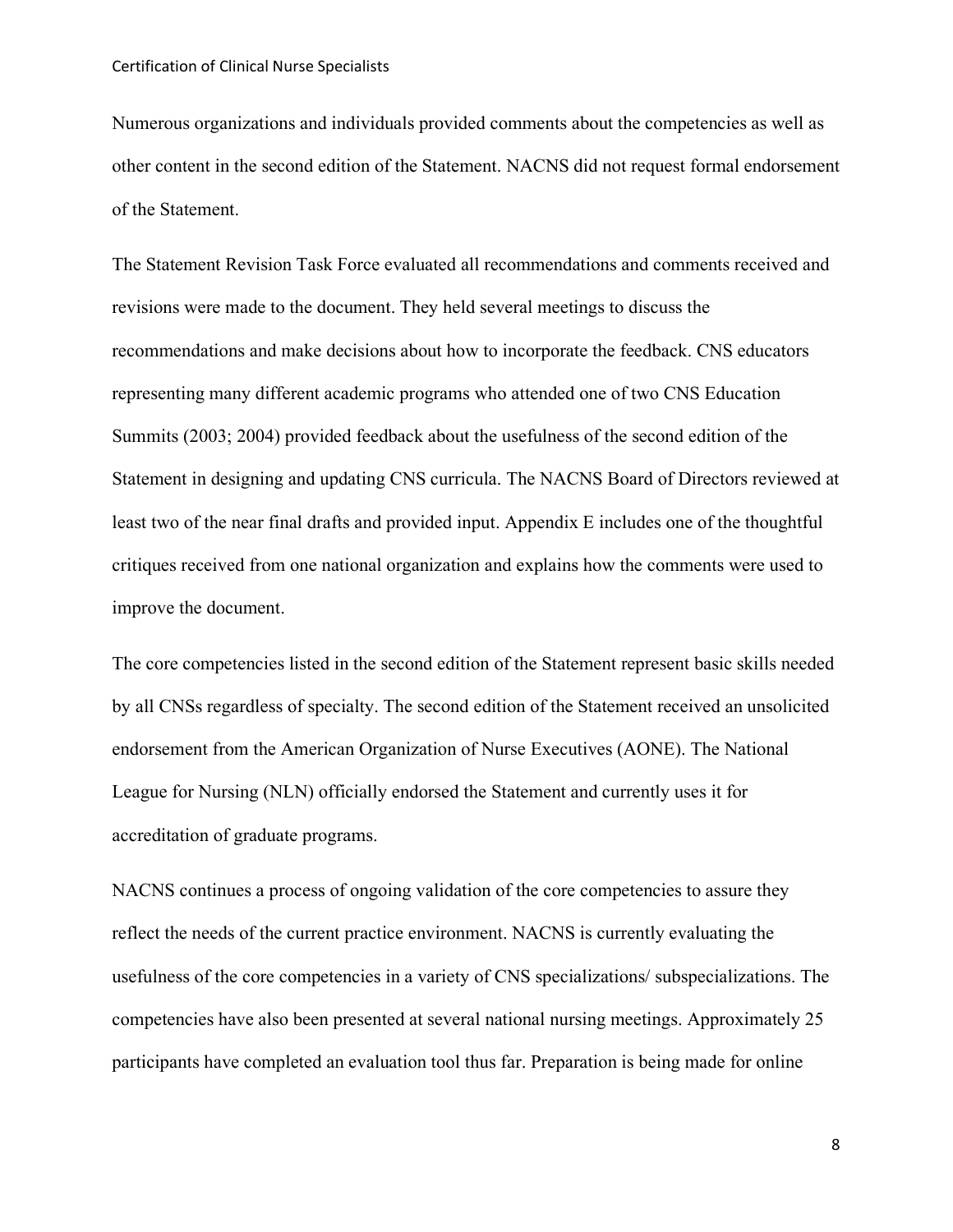completion of the survey by CNSs. The human subject's protection process is underway at a major university for this online survey in order to publish the findings.

## **Assessment of CNS Practice Competence**

It is NACNS' position that the core competencies, as articulated in the NACNS Statement on CNS Practice and Education (2004), provides a framework for a first level assessment of core CNS competencies regardless of specialty. The validation of specialty knowledge would be defined by the specialty organization responsible for professional validation of that specialty. Assessment of these two essential elements may be done through written examination alone, or a written examination of the core competencies with a psychometrically sound and legally defensible assessment method, such as portfolio validation, conducted by the specialty organization.

# **Guiding Principles of CNS Certification**

NACNS ascribes to the Accreditation Standards set forth by the American Board of Nursing Specialties, which are based on the ANA criteria for definition of a specialty. Two standards are particularly relevant to the positions set forth in this paper:

### **Standard 1: Definition and Scope of Nursing Specialty**

"The certification examination program is based on a distinct and well-defined field of nursing practice that subscribes to the overall purpose and functions of nursing. The nursing specialty is distinct from other nursing specialties and is national in scope. There is an identified need for the specialty and nurses who devote most of their practice to the specialty."

# **Standard 2: Research Based Body of Knowledge**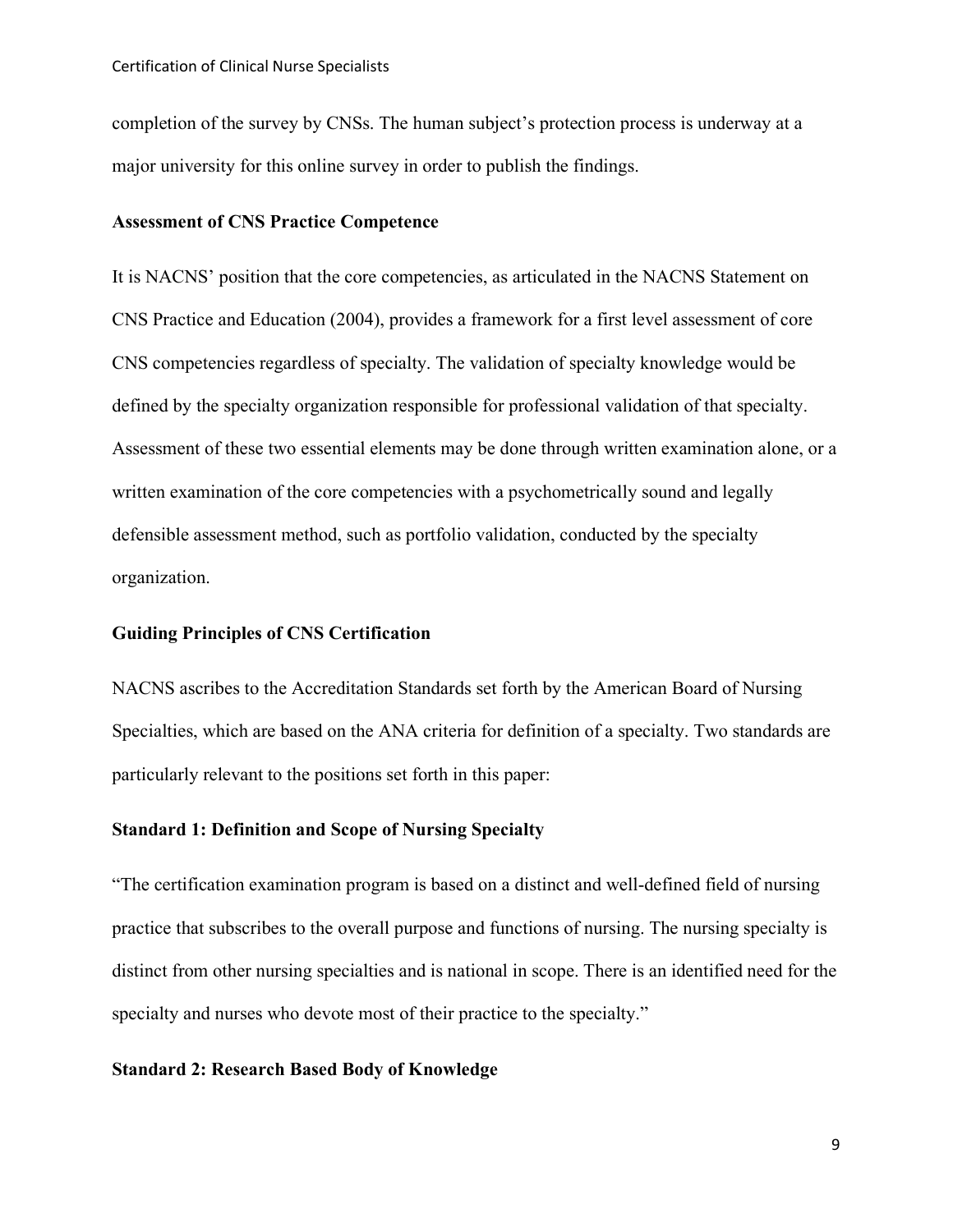"A tested body of research/data-based knowledge related to the nursing specialty exists. Mechanisms are established for the support, review, and dissemination of research in the specialty. Activities within the specialty contribute to the advancement of nursing science within the specialty."

Consistent with these two ABNS standards, NACNS supports the examination of CNSs that includes two essential elements:

- 1. Measures of core CNS competencies that differentiate CNS practice from the other groups of advanced practice nurses.
- 2. Use of specialty science in the assessment, diagnosis and interventions with clients served by the specialty.

This recommendation is predicated upon the recognition that CNSs have unique practice competencies (core competencies) distinguishing them from other advanced practice nurses. Also, CNSs apply these unique core competencies in a delimited area of care such as pediatrics, geriatrics, oncology, wound care, end of life, or populations of families or communities.

# **Proposed Strategies for Testing Core CNS Competencies**

NACNS and the American Nurses Credentialing Center (ANCC) propose to lead the development of an economically feasible, psychometrically sound, and legally defensible assessment of core CNS competencies. We will also seek guidance from leaders of regulatory bodies. Further, we will collaborate with other organizations and certification boards with CNS members to develop alternative strategies that will provide all CNSs access to certification in specialty competencies.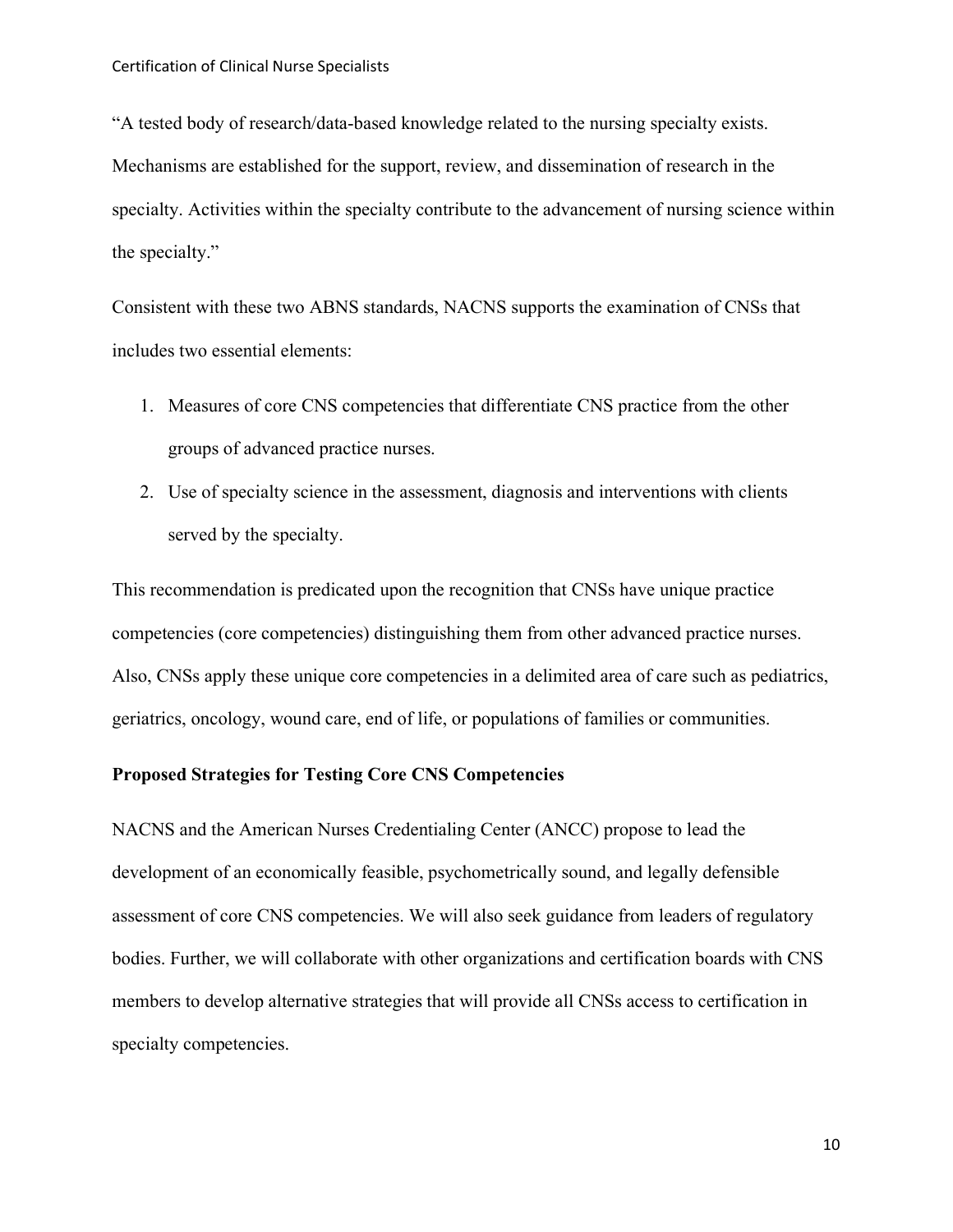We propose to explore the following strategies to move this initiative forward. Additional strategies may emerge during the exploratory phase as collaborating partners participate in the process:

- 1. NACNS and ANCC, in partnership with specialty organizations, will develop a written examination of core CNS competencies based upon common competencies elucidated and validated through role delineation studies. The framework for the core competencies will be the NACNS Statement on Clinical Nurse Specialist Practice and Education (2004), the ANA description of CNS practice as found in the Scope and Standards of Practice (ANA, 2004), and the scopes of practice of the specialties participating in the collaborative partnership. Clinical content used to test the competencies will be developed from the core content. Those participating in the partnership will develop the framework for the core clinical content.
- 2. Partnerships will be sought from specialty nursing certification boards and organizations that have CNSs as defined members of the specialty professional organization. It is recognized that some certifying boards already offer certification for the advanced practice of CNSs. The proposal strategy is not intended to replace what already exists but to offer a methodology for certifying CNSs core competencies in specialties that do not currently offer certification. NACNS supports the use of both examination and other legally defensible alternative strategies, such as the portfolio (ANA/Black, 2004), to provide professional validation of CNS knowledge and competencies.
- 3. Participating specialty organizations will choose the best methodology to test the CNS specialty competencies and content. Organizations are not required to use the same methodologies. This methodology could be an add-on feature to the specialty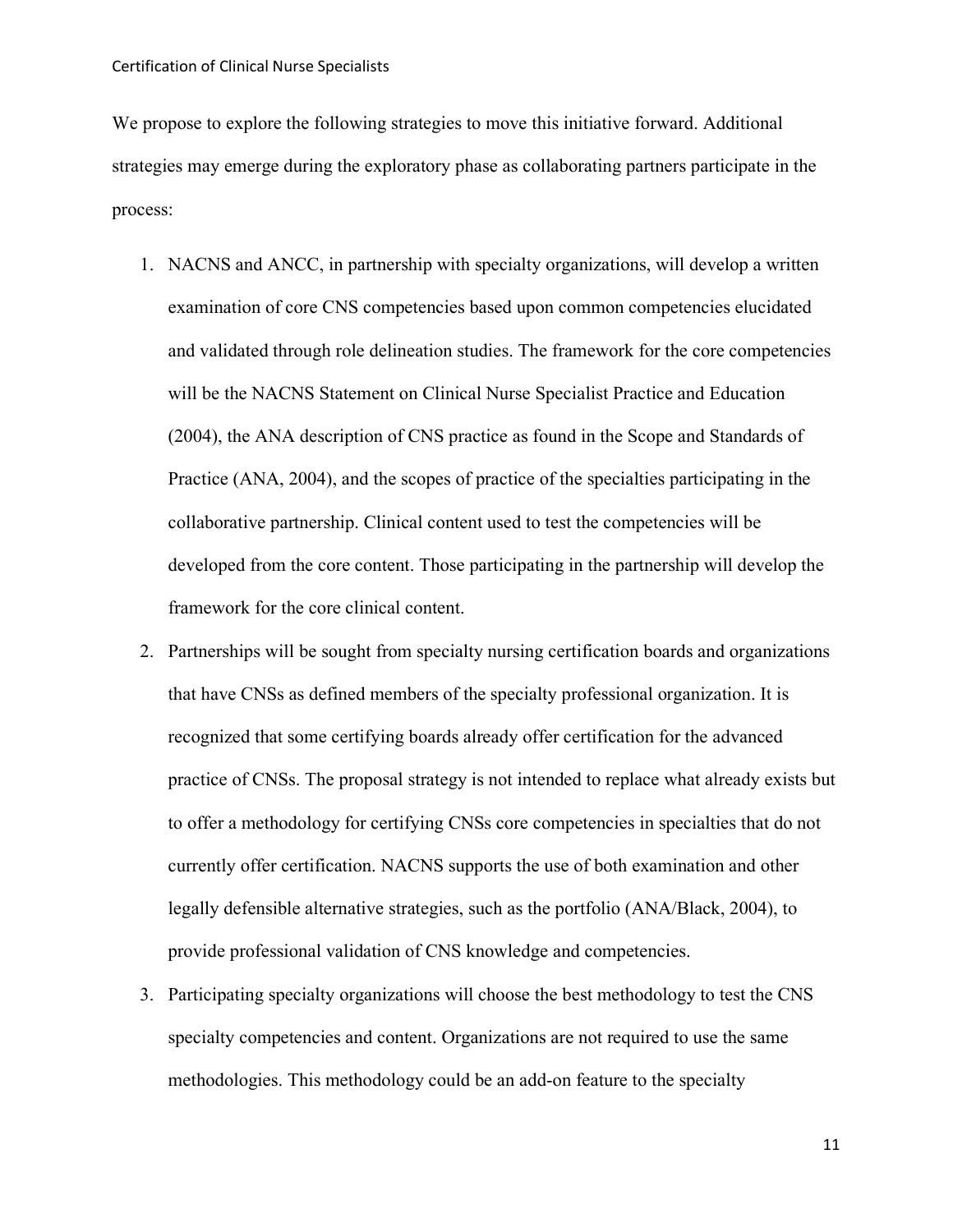examination for core competencies or core competency content could be cross-walked with existing specialty examinations. This would result in a CNS taking one examination to validate both core and specialty competencies.

Once the initial partners in this endeavor are identified, solutions for common and specialtyspecific issues will be mutually agreed upon. Input of regulators will be continuously sought. Financial commitments to support the core competency measure, 'ownership' of core competency methodology and specialty methodology, and reporting strategies are some of the issues to be addressed.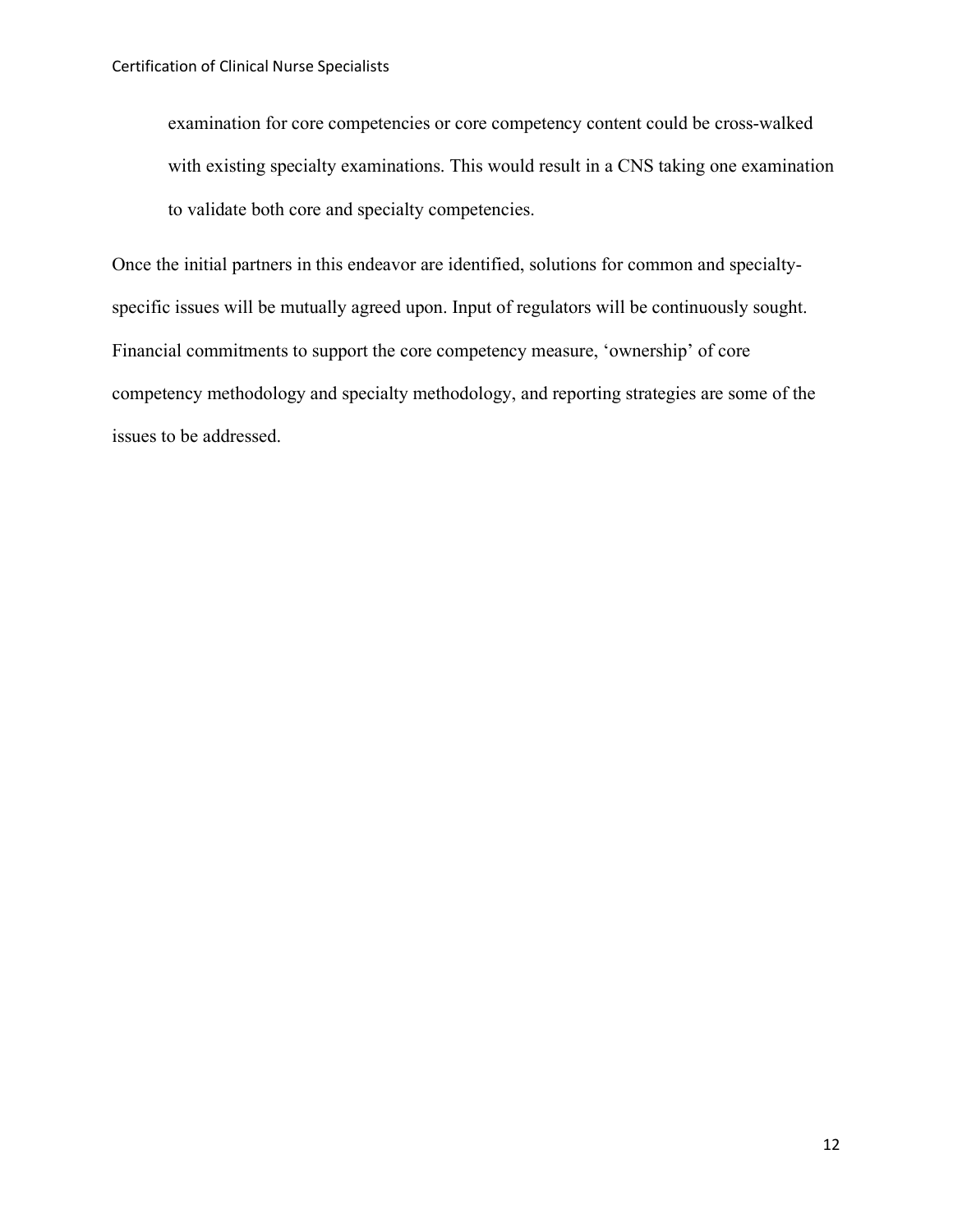#### References

- 1. American Board of Nursing Specialties (2005). Accreditation Standards. Accessed from http://www.nursingcertification.org/standards.htm on July 5, 2005.
- 2. American Board of Nursing Specialties (2005). A position statement on the value of specialty nursing certificaton. Approved by the ABNS March 5, 2005.
- 3. Accessed from www.nursingcertification.org on June 25, 2005.
- 4. American Nurses Association (2003). Nursing's Social Policy Statement. 2nd Edition, Washington, D.C.: Author.
- 5. American Nurses Association (2004). Nursing: Scope & Standards of Practice. Washington, D.C.: Author.
- 6. American Nurses Association. Black, R. M. (2004). Genetics Nursing Portfolios: A New Model for Credentialing, Black, Rita Monson, Editor, Washington, D. C.:Author.
- 7. Mick, D. J. and Ackermn, M. H. (2002). Deconstructing the myth of the advanced practice blended role: Support for role divergence. Heart and Lung, 31(6), 393-
- 8. 398. National Association of Clinical Nurse Specialists (2004). Statement on Clinical Nurse Specialist Practice and Education. 2nd Edition, Harrisburg, PA: Author. National Association of Clinical Nurse Specialists (1998). Statement on Clinical Nurse Specialist Practice and Education. 1st Edition, Harrisburg, PA: Author.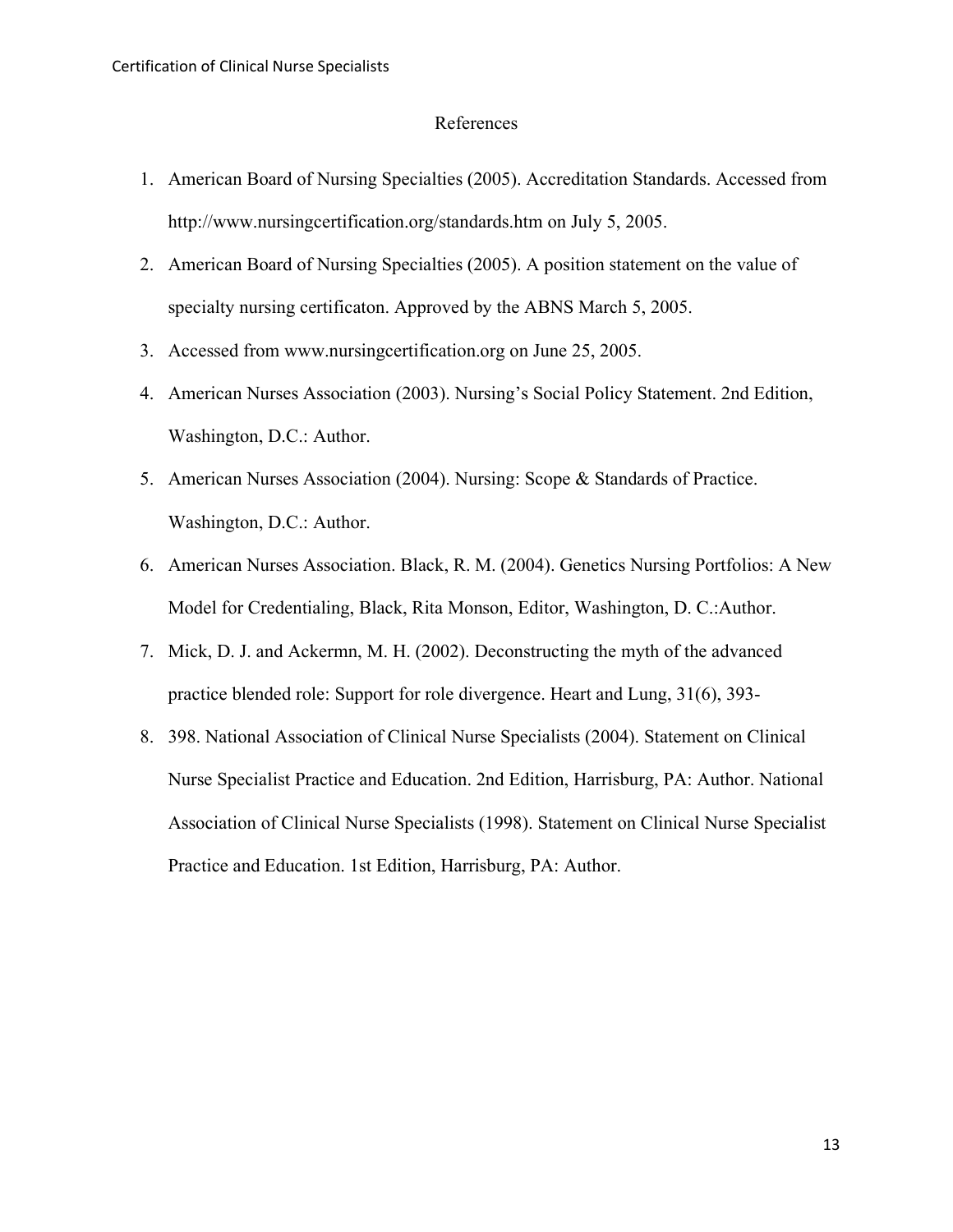### **APPENDIX A**

#### **REVIEWERS FOR THE FIRST EDITION OF THE STATEMENT**

# **1997 List of Invited External Reviewers**

### **National Nursing Leaders**

Tom Ahrens, Linda Aiken, Carol Alverez, Donna Arena, Suzanne Blancett, Rebecca Blue, Donna Boland, Debbie Boyle, Dorothy Brooten, Peter Buerhas, Gloria Bulechek, Joyce Clifford, Linda Cronenwett, Leah Curtin, Susan Dean-Baar, Dorothy Del Bueno, Joyce Fitzpatrick, Karen Forbe, Mary Ann Fralic, Anna Gawlinski, Leslie Kern, Hurdis Griffith, Ann Gurka, Ann Hamric, Rosanne Harrigan, Janice Hawkins, Janet Heinrich, Frieda Holt, Susan Houston, Dorothy Jones, Imogene King, Joellyn Koerner, Norma Lang, Madeline Lenininger Colleen Lucas, Joann McCloskey, Pam Minarik, Linda Morgante, Mary Beth Parr, Hildgard Peplau, Prevost, Joan Quinn, Mariah Synder, Pat Sparacino, Judith Spross, Margaret (Peg) Stafford, Sally Rafael, Margaretta Styles, Christine Talmadge Gail Wolf, Joyce Yasko

# **National Nursing Organizations**

American Association of Colleges of Nursing American Association of Nurse Executives American Association of Critical Care Nurses American Nurses Association American Nurses Credentialing Center American Association of Rehabilitation Nurses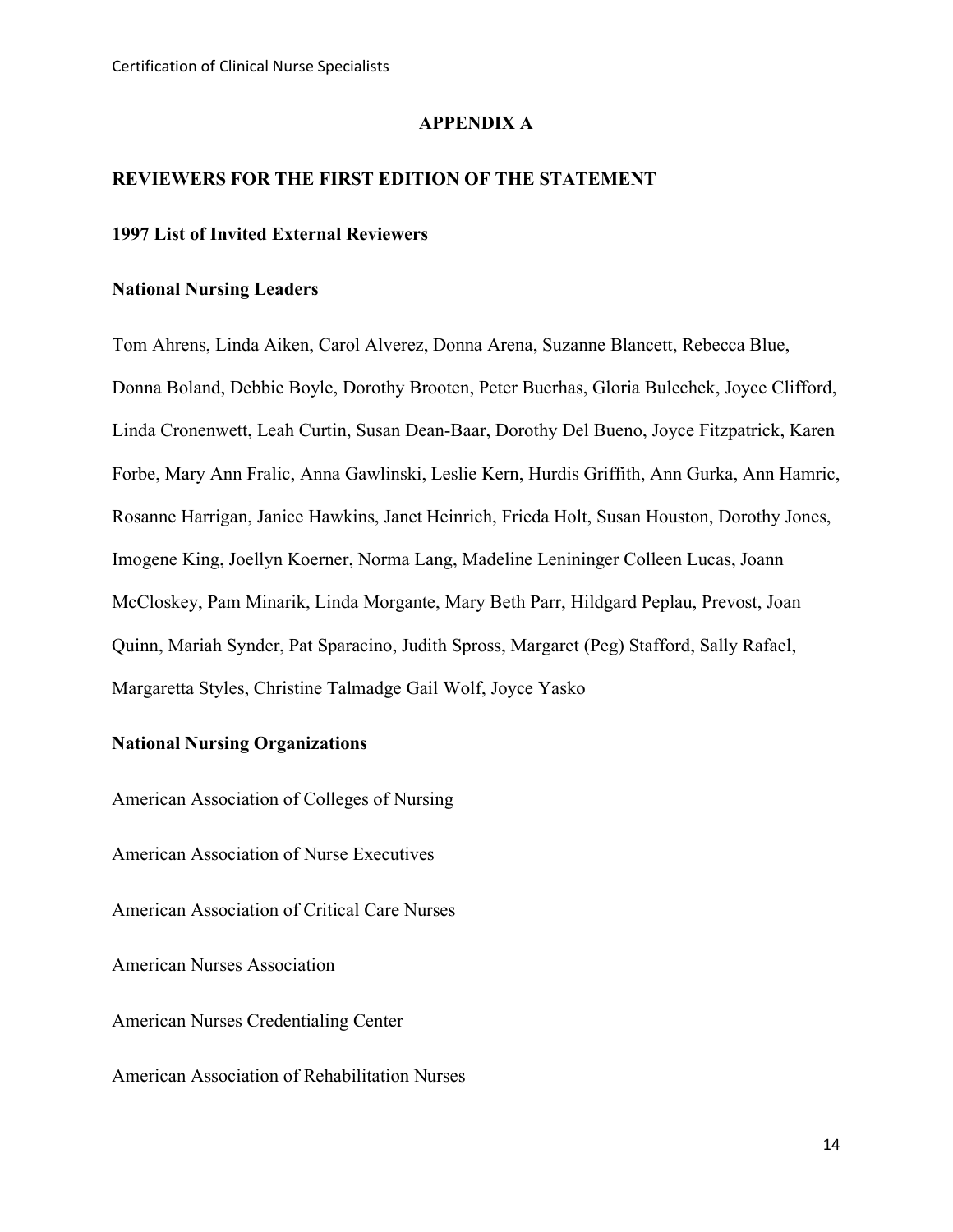Certification of Clinical Nurse Specialists

National Association of Orthopedic Nurses

National Council of State Boards of Nursing

Oncology Nursing Society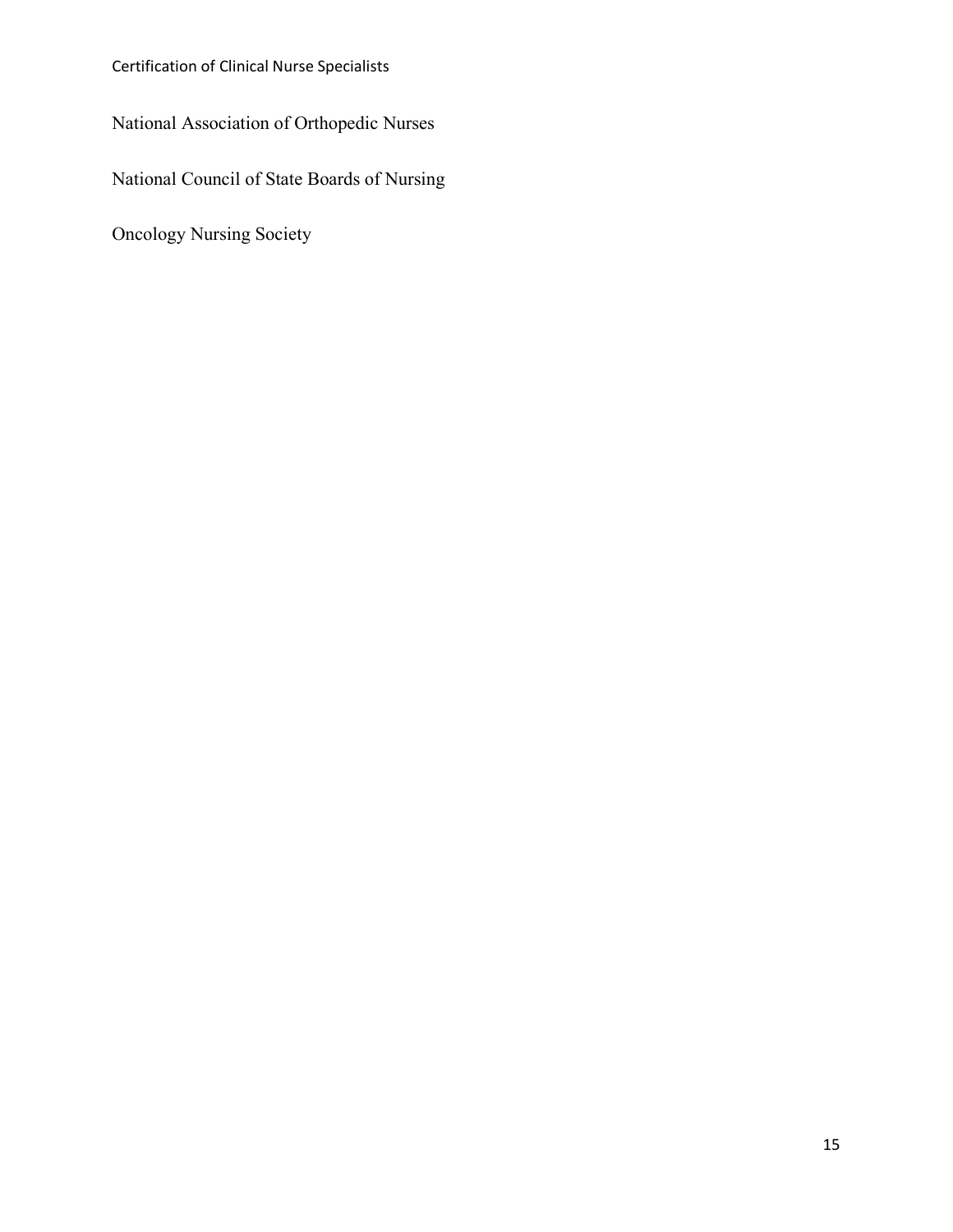#### **APPENDIX B**

# **QUOTES RECEIVED ABOUT THE FIRST STATEMENT WITH PERMISSION TO SHARE**

**Name:** Gloria Bulechek, Ph.D., RN, FAAN

**Quote:** "Description of [the} role and articulation with other policy statements is on target"

**Name:** Leah Curtin, Sc.D., RN, FAAN

**Quote:** ". . .that it is an excellent, well-thought-out definition/explanation of the CNS's role and the education/competencies needed to fulfill it adequately. As such it is an enormous contribution to the profession . . ."

**Name:** Ann Hamric, Ph.D., RN

Quote: "... I think the competencies in the three spheres are very good, and help delineate CNS practice from that of other APNs . . ."

**Name:** Dr. Frieda Holt

**Quote:** "You have done a fantastic job-Thank you." "Excellent document that will have wide use and impact."

**Name:** Mary Beth Parr, MSN, RN, CCRN

**Quote:** "The description of the nondisease and disease based illnesses are clear and help to focus the CNS on nursing practice instead of medical practice. This model is useful when comparing CNS's and NP's the Statement identifies the competencies [the] CNS must possess and expected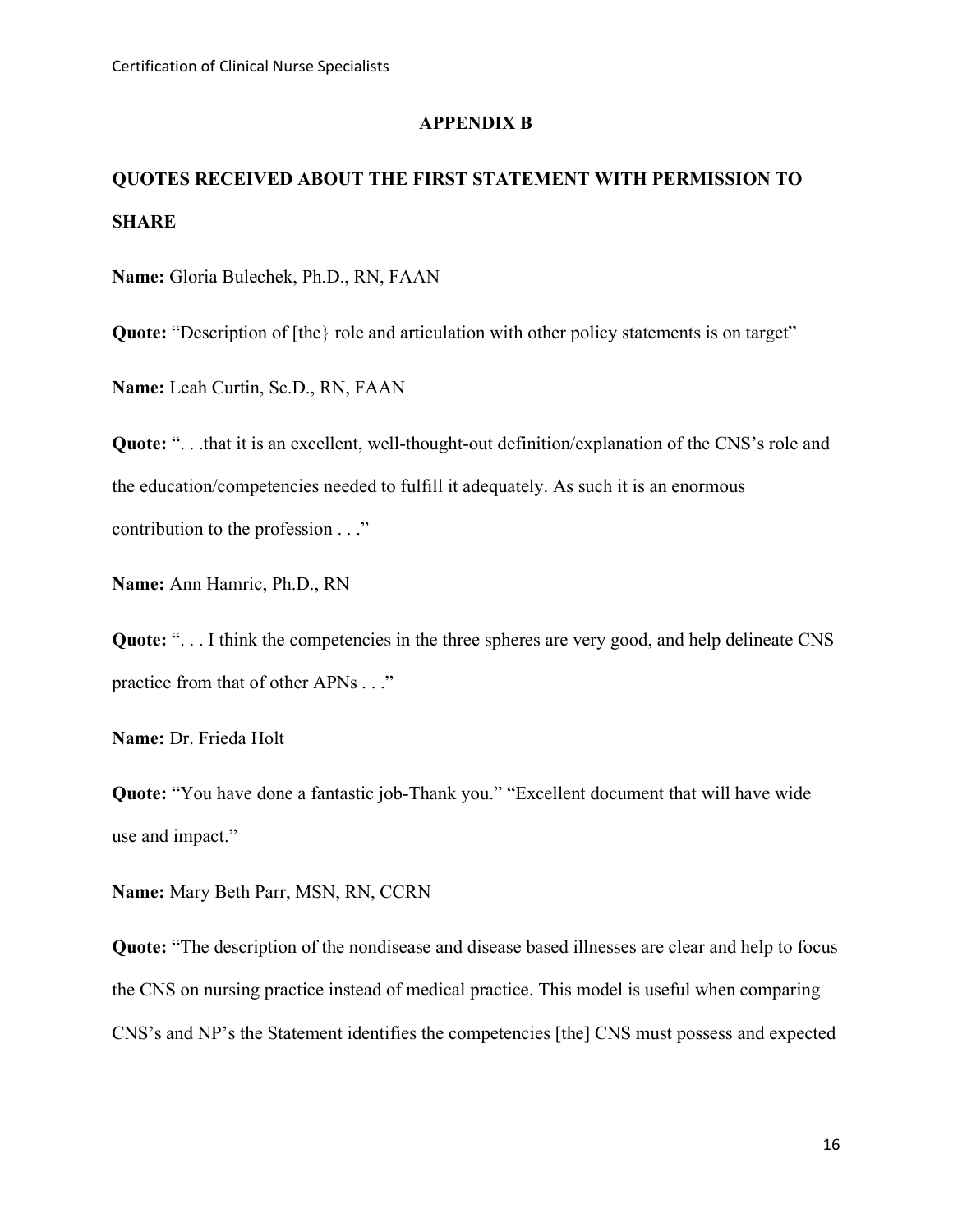outcomes. I am very impressed!! This framework gives CNS's a unified base that can then be personalized based on the focus of their role i.e., population or disease or nondisease."

**Name:** Catherine Dunnington, RN, MS

**Quote:** "The document is a very sound, accurate portrayal of the CNS role From my 15 years of experience as a CNS. Thank you!"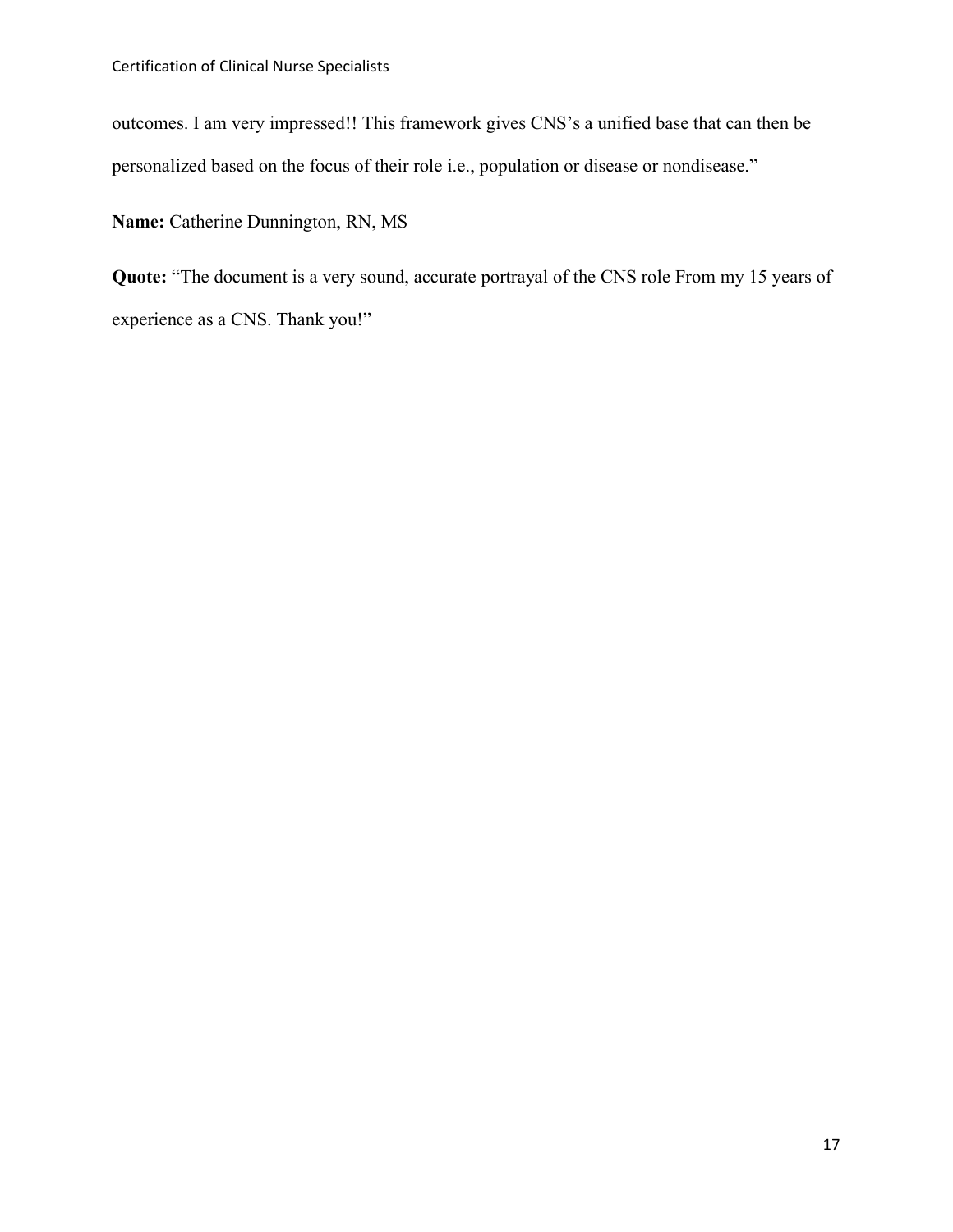# **Appendix C**

# **NATIONAL ORGANIZATIONS AND LEADERS FROM WHOM FEEDBACK WAS SOUGHT FOR THE 2004 EDITION OF THE STATEMENT**

| Judith Haber                  |                                               |
|-------------------------------|-----------------------------------------------|
| Deanne Aime<br><b>ED</b>      | American Holistic Nurses Association          |
| Mary Alexander<br><b>ED</b>   | <b>Infusion Nurses Society</b>                |
| Kathy Apple ED                | National Council of State Boards of Nursing   |
| Marie Bass ED                 | National Association of Orthopedic Nurses     |
| Polly Bednash<br><b>ED</b>    | American Association of Colleges of Nursing   |
| Jefferey Beutler<br><b>ED</b> | American Association of Nurse Anesthetists    |
| Randy Bryson<br><b>ED</b>     | Developmental Disabilities Nurses Association |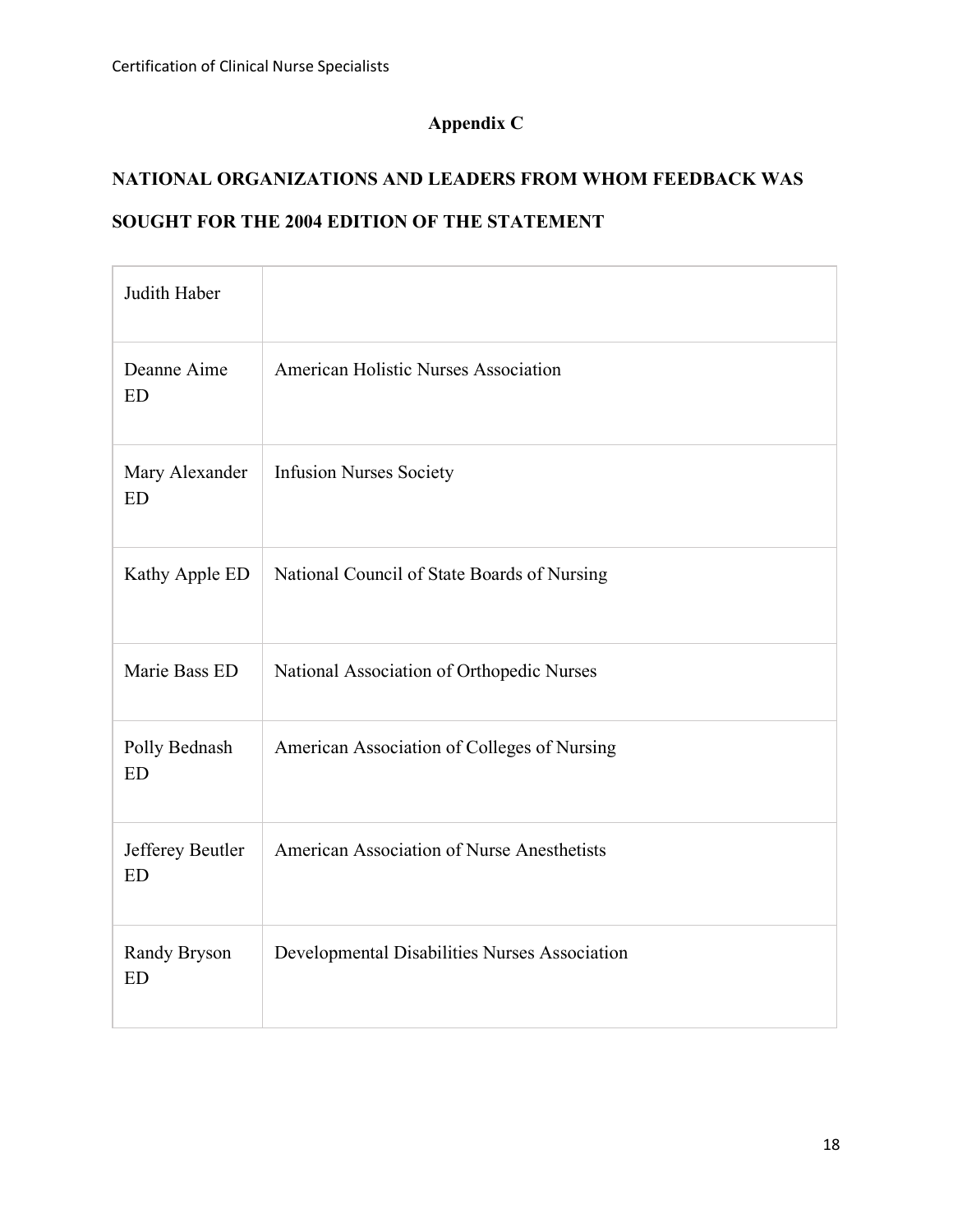| Tom Cooper ED                    | Association of Perioperative Registered Nurses                                           |
|----------------------------------|------------------------------------------------------------------------------------------|
| Ruth Corcoran<br><b>CEO</b>      | National League of Nursing                                                               |
| Ann Cordes ED                    | Association of Rehabilitation Nurses,<br>American Association of Legal Nurse Consultants |
| Ann Cox ED                       | American Association of Occupational Health Nurses                                       |
| Mike<br>Cunningham ED            | American Nephrology Nurses Association                                                   |
| Nancy<br>Dickenson-<br>Hazard ED | Sigma Theta Tau International                                                            |
| Kevin Dill CEO                   | American Society of Peri Anesthesia Nurses                                               |
| Terri Gaffney<br><b>ED</b>       | American Academy of Nursing                                                              |
| Millicent<br>Gorham ED           | <b>National Black Nurses Association</b>                                                 |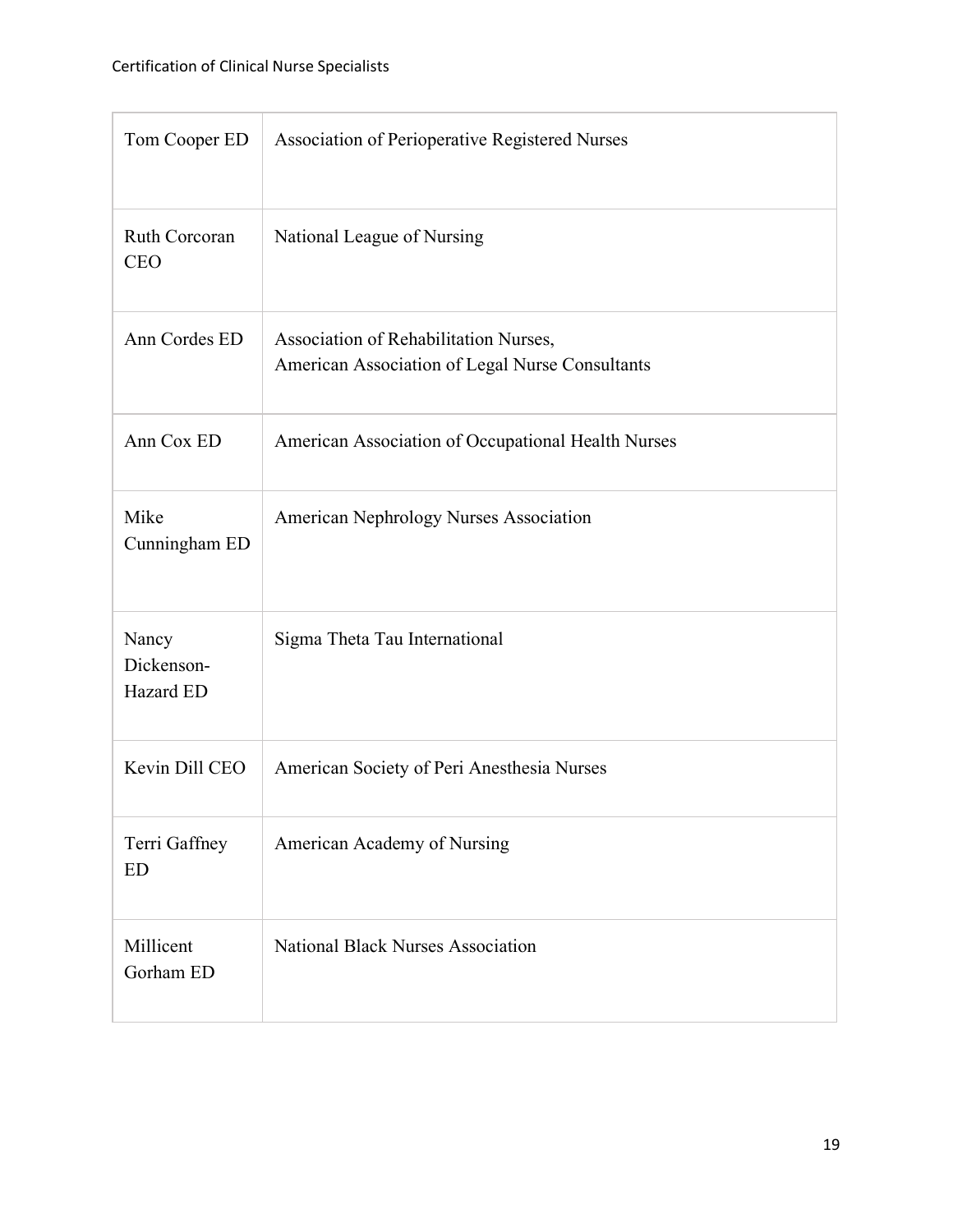| <b>Rick Grimes ED</b>            | Academy of Medical Surgical Nurses, Society of Urological Nurses and<br>Associates                                        |
|----------------------------------|---------------------------------------------------------------------------------------------------------------------------|
| Mary Beth Hepp<br><b>ED</b>      | Society of Gastroenterology Nurses and Associates                                                                         |
| Wanda<br>Johanson CEO            | <b>American Association of Critical Care Nurses</b>                                                                       |
| Gail Kincaide<br><b>ED</b>       | Association of Women's Health, Obstetric, and Neonatal Nurses                                                             |
| Diane Mancino<br><b>ED</b>       | <b>National Student Nurses Association</b>                                                                                |
| James Masland<br><b>ED</b>       | Association for Professionals in Infection Control and Epidemiology                                                       |
| Louise Miller<br><b>ED</b>       | <b>Association of Pediatric Oncology Nurses</b>                                                                           |
| Donna<br>Nowakowski<br><b>ED</b> | <b>Emergency Nurses Association</b>                                                                                       |
| Cynthia<br>Nowicki ED            | American Academy of Ambulatory Care Nursing, Dermatology Nurses<br>Association, National Association of Orthopedic Nurses |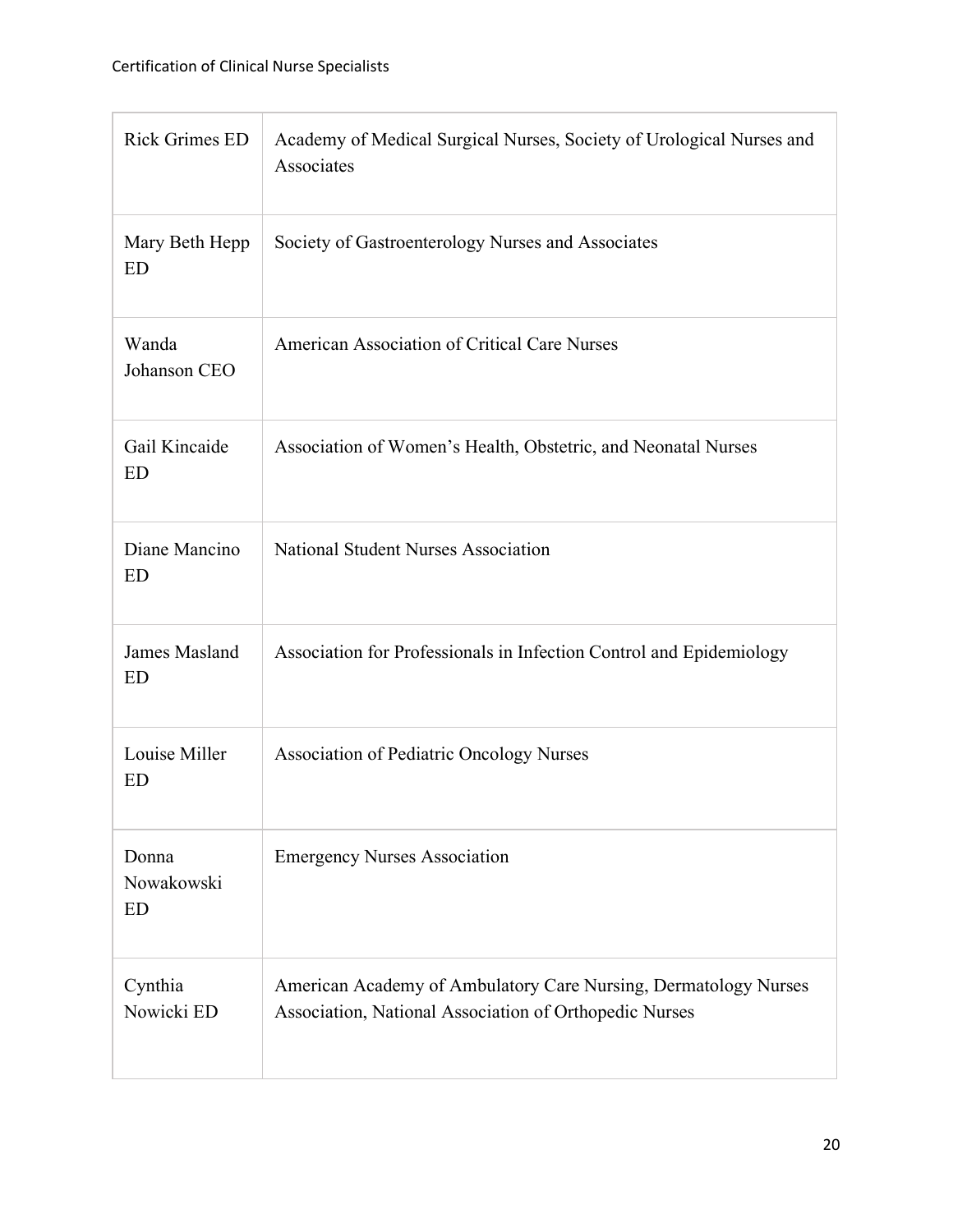| Belinda Puetz<br><b>ED</b>   | American Society for Pain Management Nursing, National<br>Gerontological Nursing Association, National Nursing Staff<br>Development Organization, Society of Pediatric Nurses, Society for<br>Vascular Nursing, The American Association of Nurse Attorneys |
|------------------------------|-------------------------------------------------------------------------------------------------------------------------------------------------------------------------------------------------------------------------------------------------------------|
| <b>Charles Rait ED</b>       | <b>Association of Neonatal Nursing</b>                                                                                                                                                                                                                      |
| Judy Robinson<br><b>ED</b>   | National Association of School Nurses                                                                                                                                                                                                                       |
| Sandye<br><b>Schwartz ED</b> | Society of Otorhinolaryngology and Head-Neck Nurses                                                                                                                                                                                                         |
| Eric Sharf ED                | American College of Nurse Practitioners                                                                                                                                                                                                                     |
| Diane Simmons<br>ED          | National Association of Neonatal Nurses                                                                                                                                                                                                                     |
| Linda Stierle<br>CEO/ED      | <b>American Nurses Association</b>                                                                                                                                                                                                                          |
| Pam Thompson<br><b>ED</b>    | American Organization of Nurse Executives                                                                                                                                                                                                                   |
| Jane White ED                | American Psychiatric Nurses Association                                                                                                                                                                                                                     |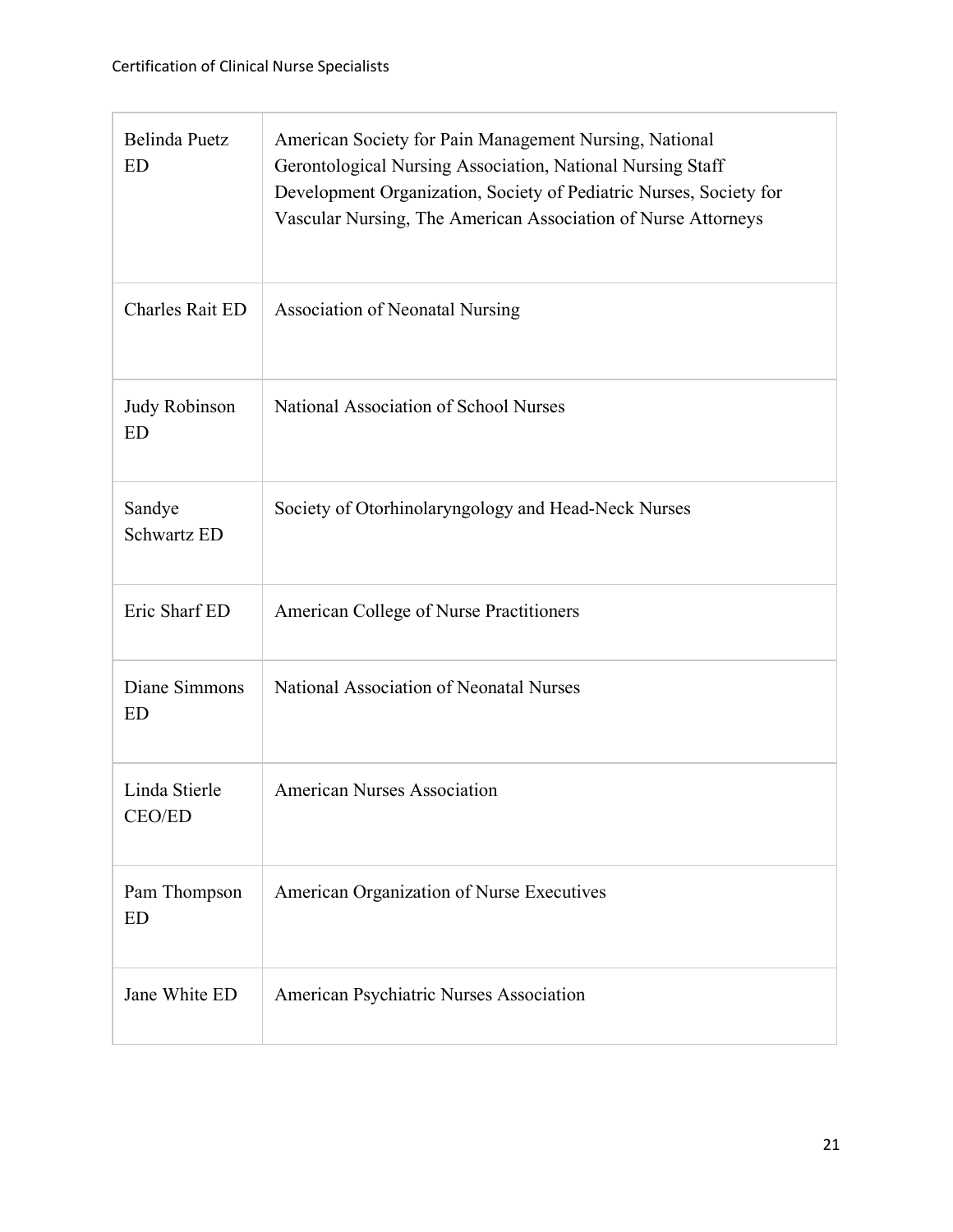### **Appendix D**

# **EXAMPLE OF FEEDBACK RECEIVED FROM ONE NATIONAL ORGANIZATION AND HOW THE FEEDBACK WAS USED TO REFINE THE DRAFT DOCUMENT LETTER FROM AACN-CRITICAL CARE:**

8 October 2003

Re: Review of Proposed Updates for NACNS Statement on Clinical Nurse Specialist Practice and Education.

To Whom It May Concern:

The American Association of Critical Care Nurses has completed a comprehensive review of the Statement on Clinical Nurse Specialist Practice and Education.

We found this updated version to be comprehensive in its scope. However, we noted that this version and the previous version were developed using a consensus model to validate and recommend practice. The questions and concerns we have regarding this draft (see below) rise from the diversity and variability in practice, in educational preparation, roles and job expectations. It is our recommendation that perhaps NACNS should consider doing an extensive study of practice across specialties with the goal of writing the Scope and Standards document for the Clinical Nurse Specialist to fully describe this professional role in the United States.

Comments/Recommendations:

• Each section begins with an historical perspective that overlaps in content. Perhaps a single exhaustive section of historical framework without repeating a historical context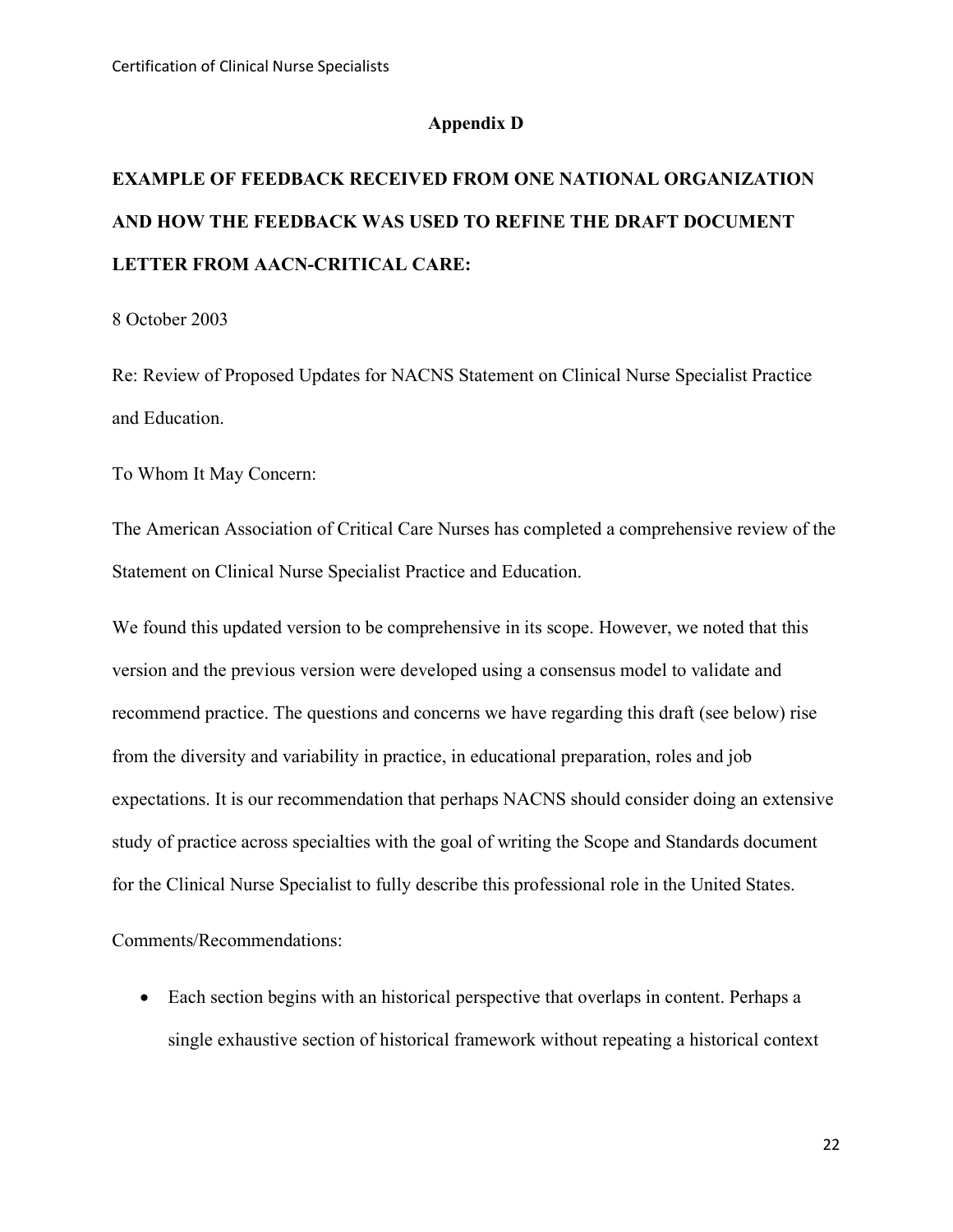throughout the document would provide a better flow, decrease redundancy and provide clarity of the following sections.

- The use of "clinical expertise" as the "hallmark" of CNS practice is ambiguous. Is 'clinical expertise in a specialty' truly the identifying hallmark of CNS practice? Without an operational definition, there isn't a clear understanding of the difference between a CNS and an expert bedside clinician. For example, the bedside clinician with multiple years of practice with a specific population has likely attained clinical expertise in a specialty area. Clinical expertise, skills, knowledge and clinical information are not gained by graduate education. From our study of practice experience it is the advanced degree that gives the CNS the critical thinking/clinical decision making within the framework of an expanded world view and allows him/her to visualize the individual, the nursing personnel and the system. This world view, critical thinking and decision making is what separates clinical expertise from expert CNS practice (which would include clinical expertise as well).
- It is unclear as to whether you are describing entry-level competencies or expert competencies. We understand that there should be baseline-entry-level competencies for all CNSs. And there are skills, knowledge and competency that come from expertise, area of specialization and time which fully defines the CNS role. In this document there is an inconsistency in expectation of "entry-level" competency. For example: Can all CNSs be expected to gain expertise in being able to testify to a legislative body/committee? Or should the competency be an ability to communicate in appropriate means, scope, role and function of the CNS?